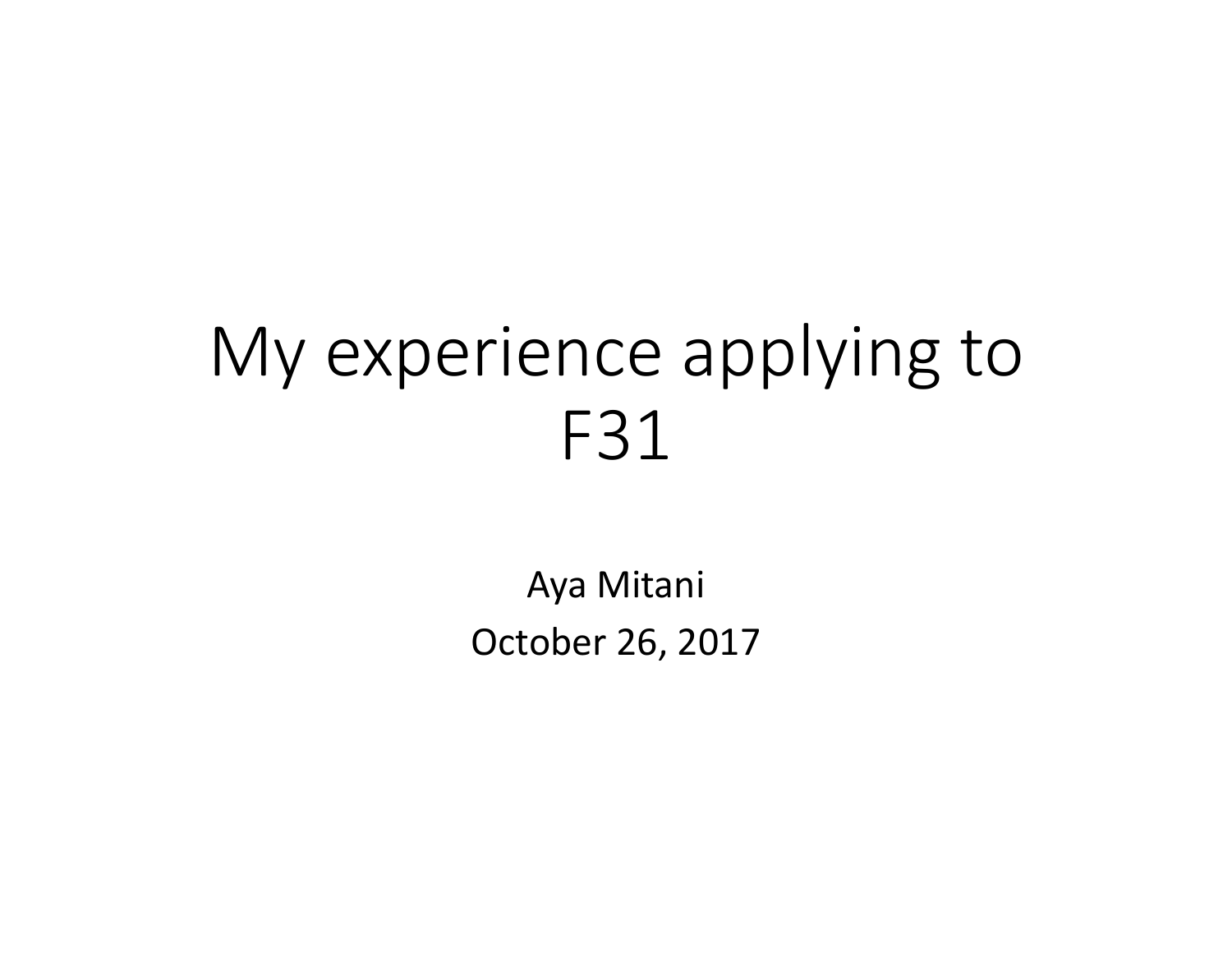### My application

- Title: Modeling Dental Disease Progression in a Longitudinal Study
- Institute: National Institute of Dental and Craniofacial Research (NIDCR)
- Mentoring Team
	- Sponsor: Kerrie Nelson
	- Co-Sponsors: Liz Kaye (Dental School), Howard Cabral
	- Contributor: Josee Dupuis
- Submitted for April 8, 2017 cycle
	- Need to submit to BU Office of Sponsoring Program (OSP) a week prior to NIH deadline
- Awarded in September, 2017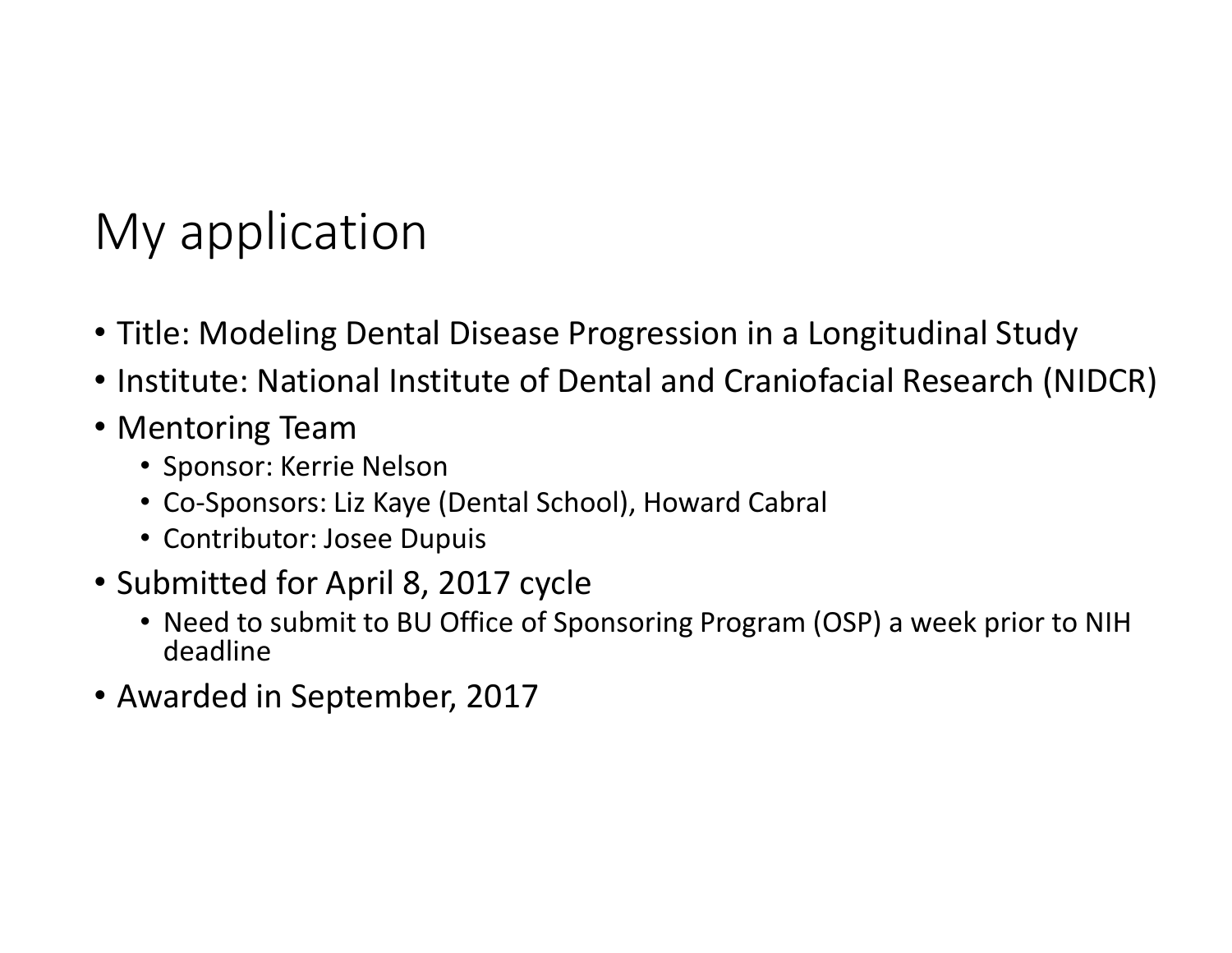#### To Do

- Notify your intention to
	- Josee Dupuis (Department Chair)
	- Cynthia Korhonen (Grant Manager)
	- Ginger Quinn (Financial Manager)
- Change eRA commons status
	- You to "Principle Investigator"
	- Sponsor to "Sponsor"
	- https://www.bu.edu/researchsupport/forms-policies/request-for-era-commonsaccess/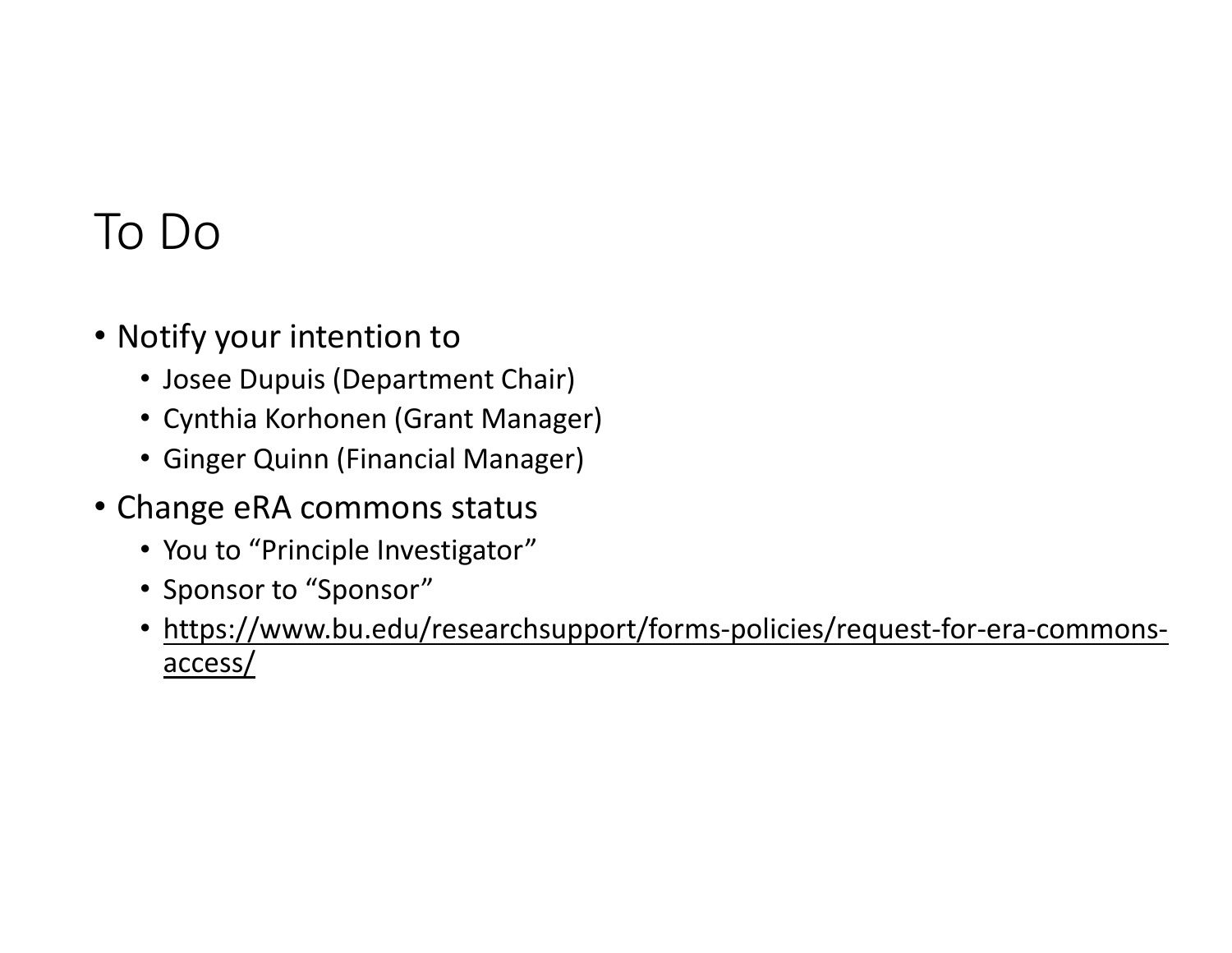# Pros and Cons of Applying

- Pros
	- Able to think through your dissertation
	- If awarded, you can work on your dissertation full time
	- Looks great on your CV
- Cons
	- Requires a lot of work
	- Need to prioritize preparing the application
		- pause/slow down on dissertation progress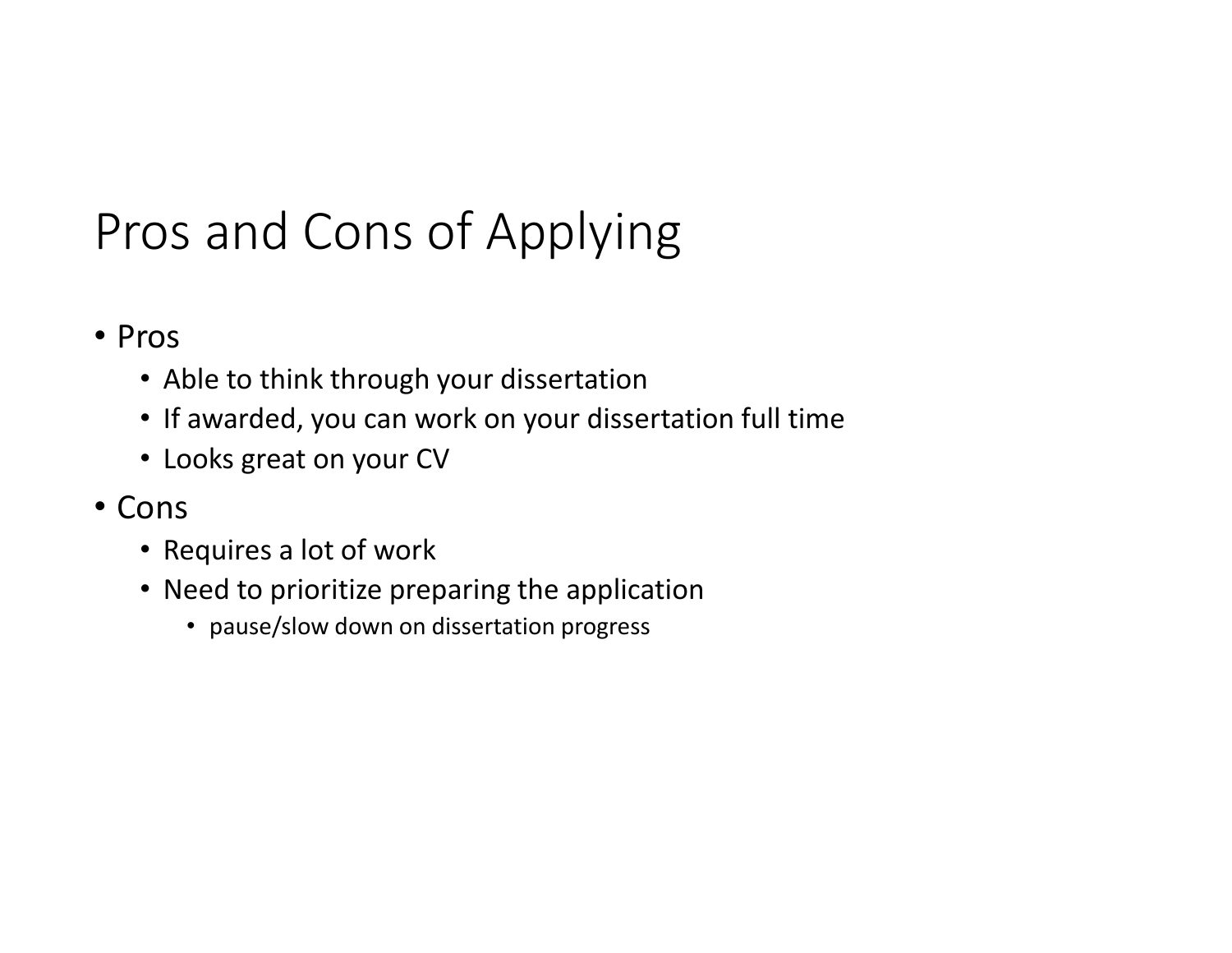# Timeline

| 12/2016      | Literature review<br>$\bullet$<br>Began writing the application (Start with Specific Aims) |
|--------------|--------------------------------------------------------------------------------------------|
| $1 - 3/2017$ | $\bullet$ Read info on F31<br>Write, write, write                                          |
| 3/2017       | $\bullet$ Circulated draft to mentoring team<br>• Gina and Laura White also reviewed       |
| 3/31/2017    | ● Submitted to OSP<br>$\bullet$ Reference letters submitted through eRA commons            |
| 4/7/2017     | $\bullet$ Submitted to NIH                                                                 |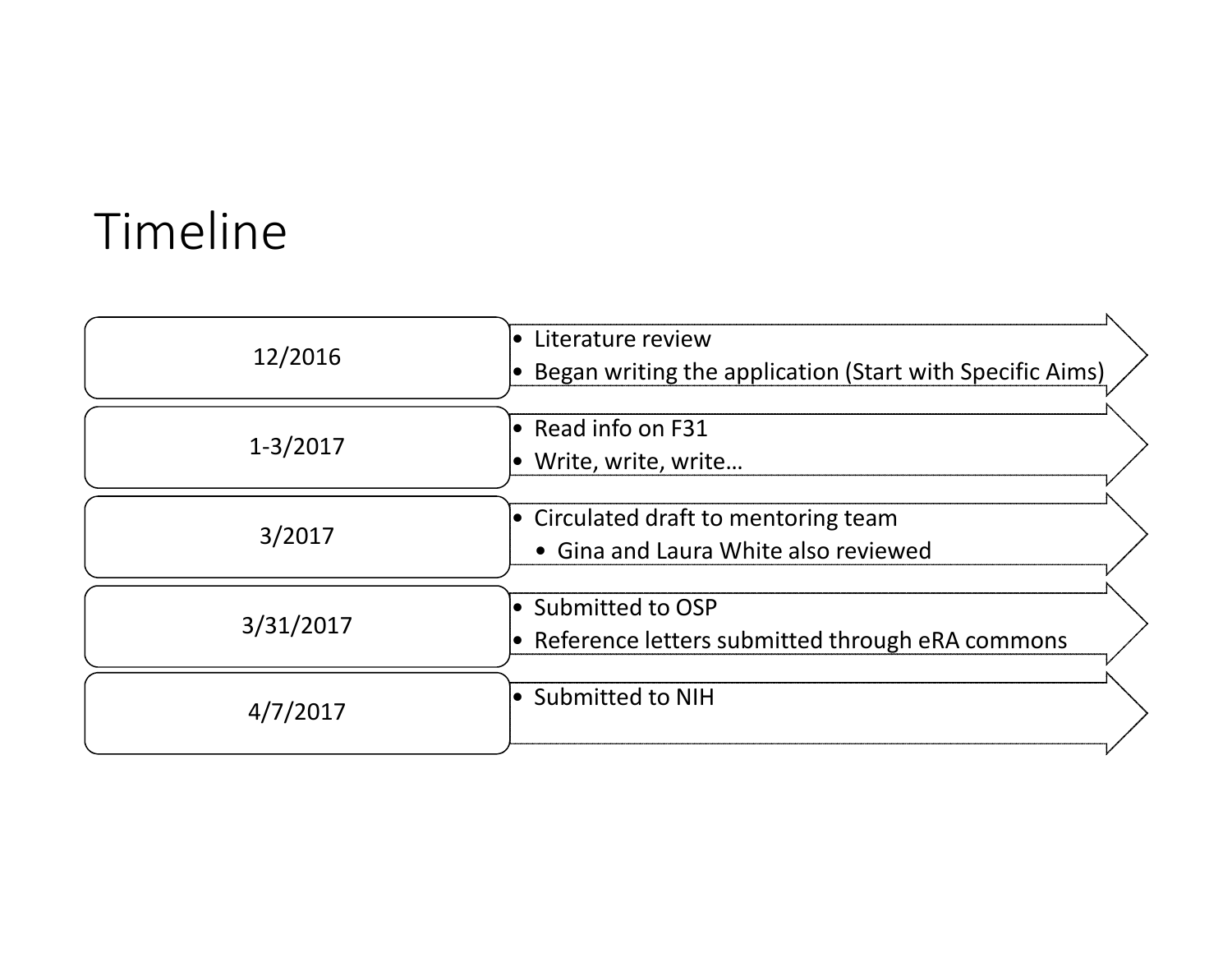## Timeline continued

| 6/15/2017 | • Scientific Review Group (Study Section) met                                                        |
|-----------|------------------------------------------------------------------------------------------------------|
| 6/19/2017 | Score posted                                                                                         |
| 7/5/2017  | • Summary Statements posted                                                                          |
| 7/11/2017 | $\bullet$ Phone call with Program Officer                                                            |
| 8/1/2017  | $\bullet$ Received email that my application was selected for<br>funding, pending Just in Time (JIT) |